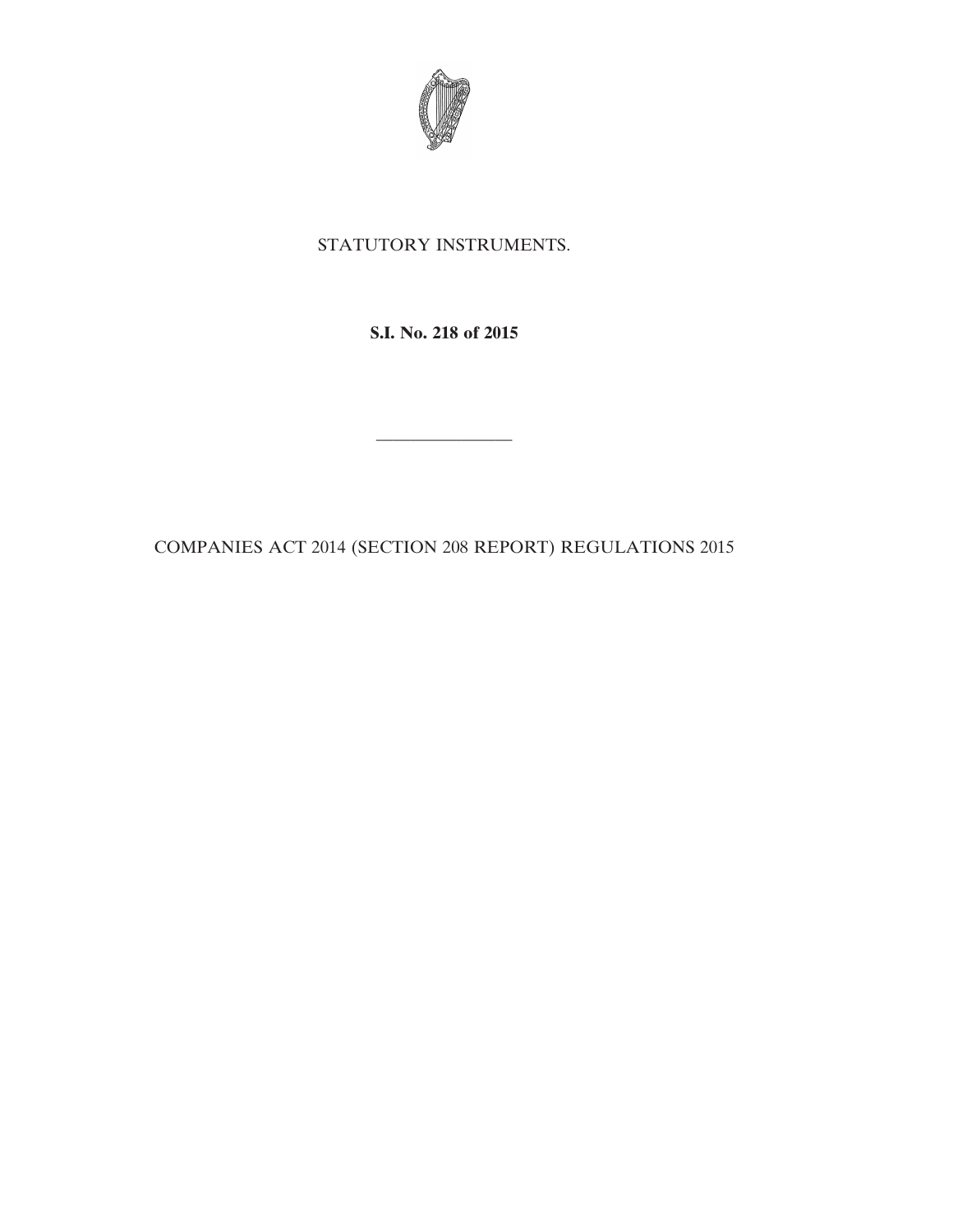COMPANIES ACT 2014 (SECTION 208 REPORT) REGULATIONS 2015

I, RICHARD BRUTON, Minister for Jobs, Enterprise and Innovation, in exercise of the powers conferred on me by sections 12 and 208 of the Companies Act 2014 (No. 38 of 2014), hereby make the following Regulations:

1. These Regulations may be cited as the Companies Act 2014 (Section 208 Report) Regulations 2015 and shall come into operation on 1 June 2015.

2. In these Regulations "Act of 2014" means the Companies Act 2014 (No.38 of 2014).

3. A declaration pursuant to section 204, 205 or 207 of the Act of 2014 shall have no effect for the purposes of the Act of 2014 unless it is:

- (i) accompanied by a report that contains, at least, relevant information in accordance with the headings set out in Regulation 4 to these Regulations, and
- (ii) drawn up by a person who is qualified at the time of making the report to be appointed, or continue to be, the statutory auditor of the company.

4. A report pursuant to section 208 shall be addressed to the declarant company and shall contain, at least, the following information:

- I. Introductory paragraph identifying the directors' declaration and accompanying documents to which the report relates;
- II. Statement on the responsibilities of directors;
- III. Statement on the responsibilities of statutory auditor;
- IV. Scope of work performed by statutory auditor;
- V. Other relevant facts (if any) that the statutory auditor has relied on in reaching his/her opinion that the declaration is not unreasonable;
- VI. The opinion of the statutory auditor that the declaration pursuant to section 204, 205 or 207 is not unreasonable (insert appropriate section reference to report); and
- VII. Date and signature of statutory auditor who having compiled the report pursuant to these Regulations has formed the opinion that the declaration pursuant to section 204, 205 or 207 (insert appropriate section reference to report) is not unreasonable.

*Notice of the making of this Statutory Instrument was published in "Iris Oifigiúil" of* 2*nd June*, 2015.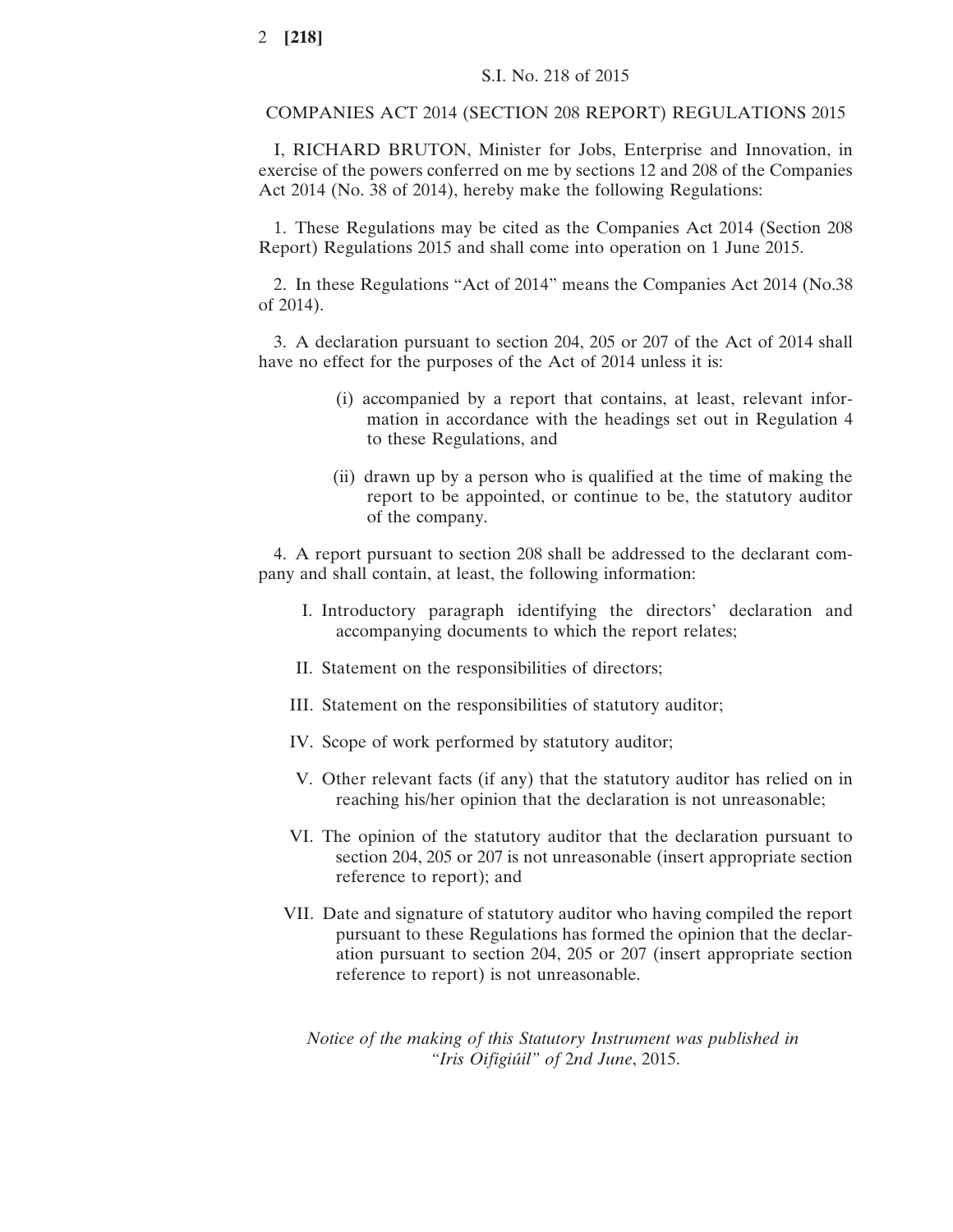**[218]** 3



RICHARD BRUTON, Minister for Jobs, Enterprise and Innovation.